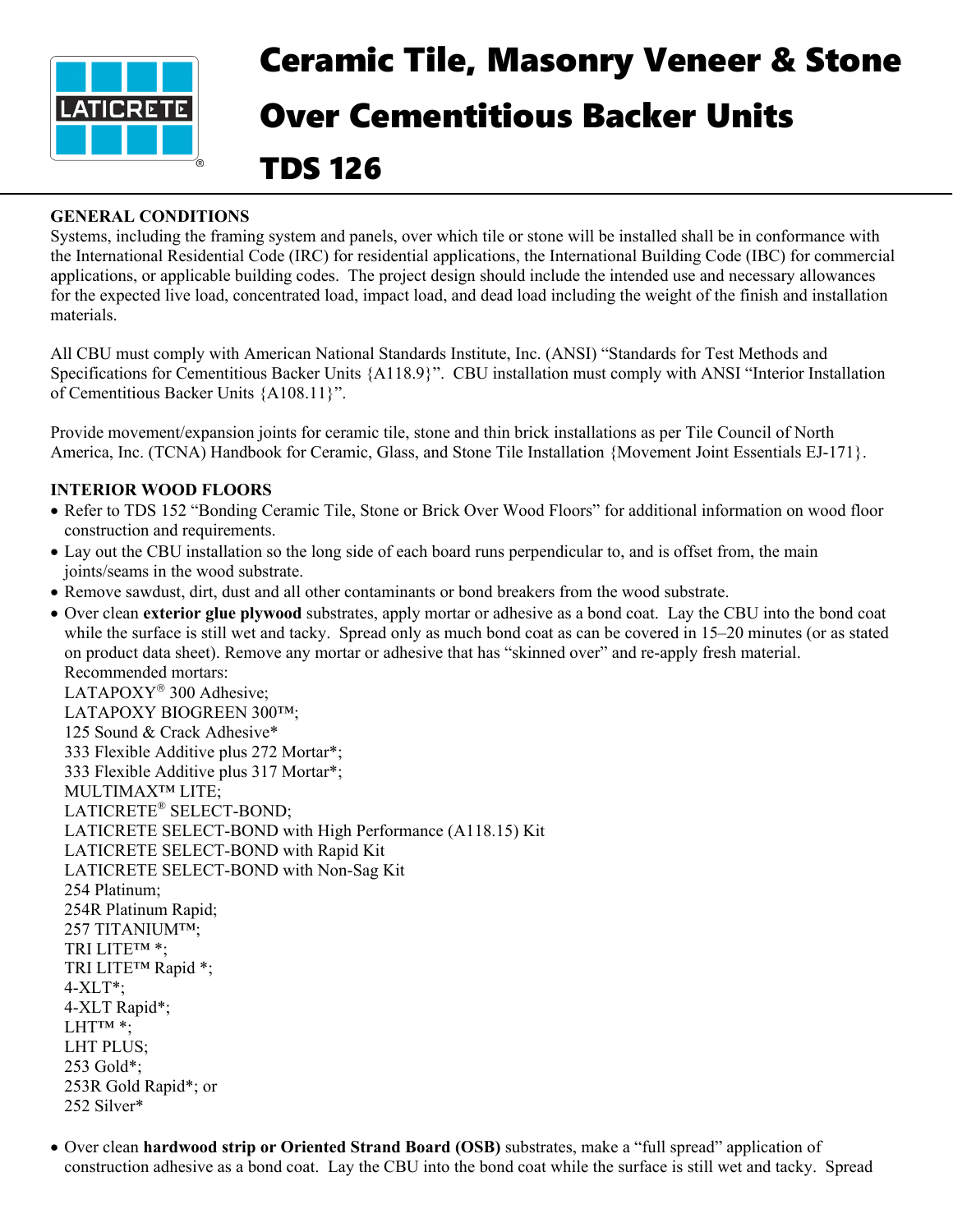only as much bond coat as can be covered in 15–20 minutes. Remove any construction adhesive that has "skinned over" and re-apply fresh material.

Recommended construction adhesive: Liquid Nails® PL2000 or equivalent.

- Over **all wood** substrates**,** also fasten the CBU with 7/8" (22mm) minimum length, non-rusting, self-imbedding wood screws. Fasten boards every 6" (150mm) at the edges and every 8" (200mm) in the field.
- Tape all the board joints with the alkali resistant 2" (50mm) wide reinforcing mesh provided by the CBU manufacturer imbedded in the same mortar or epoxy adhesive used to install the ceramic tile, stone or thin brick (see below).
- To prevent water leakage through the floor, apply a LATICRETE<sup>®</sup> waterproofing membrane (e.g. HYDRO BAN<sup>®</sup> XP, HYDRO BAN®) over the CBU before installing ceramic tile, stone or thin brick (refer to Data Sheets 236.0, 663.0, 663.5, 386.2, 36642 and WPAF.5 for additional information).
- Install the ceramic tile, stone or thin brick in the following manner: Wipe CBU with a damp sponge to remove dust and to increase working/adjustability time over hot, dry surfaces. Apply the mortar or epoxy adhesive, using the flat side of the trowel to work the material into good contact with the CBU. Then comb on additional mortar or epoxy adhesive with the notched side of the trowel. Spread only as much mortar or epoxy adhesive as can be covered in 15–20 minutes. Use the correct size notched trowel and "back butter" the tiles, if necessary, to achieve the correct coverage and bedding. "Back butter" all tile larger than 8"x 8" (200mm x 200mm) in facial area. Beat the tiles into the mortar or adhesive with a rubber mallet or beating block. Check your bond periodically by removing a tile and verifying the extent of coverage – ensure that tiles are fully bedded with a minimum 3/32" (2.5mm) thick continuous layer of mortar or epoxy adhesive.
- Once the tiles set firm, grout with: SPECTRALOCK<sup>®</sup> PRO Premium Grout<sup>A</sup>; SPECTRALOCK PRO Premium Translucent Grout; SPECTRALOCK PRO Grout; SPECTRALOCK 1; PERMACOLOR® Select^; PERMACOLOR Grout; or, PERMACOLOR Select NS;
- For full installation information, refer to individual product package instructions and Data Sheets.
- **Caution: use LATAPOXY 300 Adhesive or LATAPOXY BIOGREEN™ 300 to install moisture sensitive marble, resin-backed tile and stone, and agglomerates.**
- **Caution: to install white or light colored stone, use 272 Mortar (white) or 317 Mortar (white) (mixed with the LATICRETE Latex Additive indicated above, or, 254 Platinum (white), 254R Platinum Rapid (white), 257 TITANIUM™ (white), TRI LITE™ (white), TRI LITE™ Rapid (white), MULTIMAX™ LITE (white), 4-XLT (white), 4-XLT Rapid (white), SELECT BOND™ (white) with or without kits, 253 Gold (white), 253R Gold Rapid (white) or 252 Silver (white).**

## **INTERIOR WALLS OVER WOOD FRAMING\***

- Fasten the CBU with 7/8" (22mm) minimum length, non-rusting, self-imbedding screws for wood studs. Fasten the boards every 6" (150mm) at the edges and every 8" (200mm) in the field. Tape all the board joints with the alkali resistant 2" (50mm) wide reinforcing mesh (provided by the CBU manufacturer) imbedded in the same mortar used to install the ceramic tile, stone or thin brick (see below).
- To prevent water leakage through walls, especially in bathroom areas such as tub surrounds and showers, apply a LATICRETE waterproofing membrane over the CBU before installing ceramic tile, stone or thin brick (refer to Data Sheets 236.0, 663.0, 105.0, 386.2, 663.5, 105.5, or WPAF.5 for additional information on the specific LATICRETE waterproofing membrane specified).
- Install ceramic tile, stone or thin brick with:

LATAPOXY 300 Adhesive; LATAPOXY BIOGREEN 300™; 3701 Mortar Admix plus 272 Mortar; 3701 Mortar Admix plus 317 Mortar; 333 Flexible Additive plus 272 Mortar\*; 333 Flexible Additive plus 317Mortar\*; MULTIMAX™ LITE; LATICRETE® SELECT-BOND™; LATICRETE SELECT-BOND with High Performance (A118.15) Kit; LATICRETE SELECT-BOND with Rapid Kit; LATICRETE SELECT-BOND™ with Non-Sag Kit;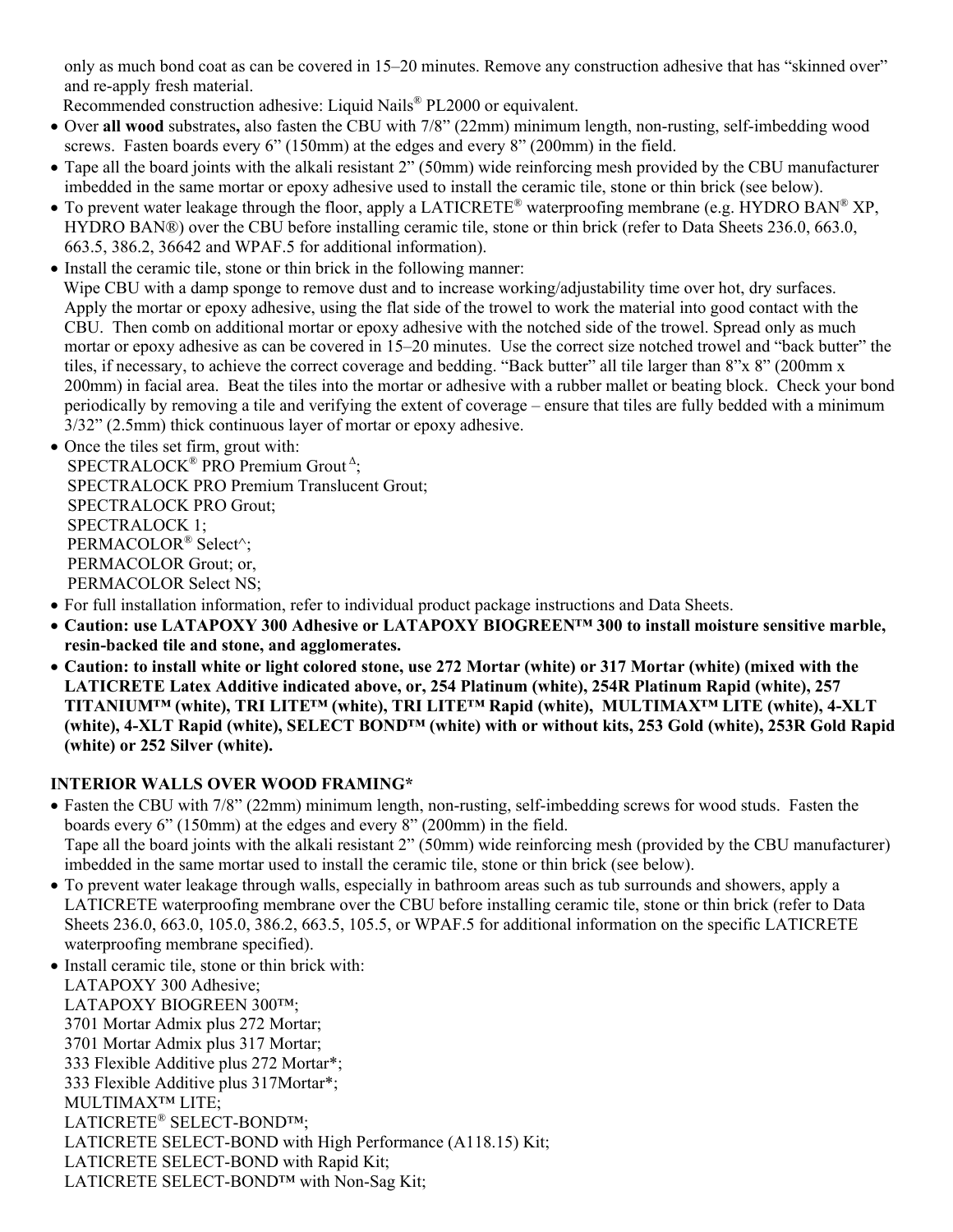254 Platinum; 254R Platinum Rapid; 257 TITANIUM™; TRI LITE™ \*; TRI LITE™ Rapid \*; 4-XLT\*; 4-XLT Rapid\*; LHT™ Plus MVIS™ Hi-Bond Veneer Mortar; MVIS Veneer Mortar\*; MVIS Thin Brick Mortar\*; MVIS Lightweight Mortar\*; GLASS TILE ADHESIVE LITE; 253 Gold\*; 253R Gold Rapid \*; 252 Silver\*; or, 15 Premium Mastic†

\* Note: not for applications that are continuously submerged.

† Do not use in wet or continuously submerged areas.

• Apply the mortars or adhesives recommended above in the following manner:

Wipe CBU with a damp sponge to remove dust and to increase working/adjustability time over hot, dry surfaces. Apply the mortar or adhesive, using the flat side of the trowel to work the material into good contact with the CBU. Then comb on additional material with the notched side of the trowel. Spread only as much material as can be covered in 15–20 minutes. Use the correct size notched trowel and "back butter" the tiles, if necessary, to achieve the correct coverage. "Back butter" all tile larger than 8"x 8" (200mm x 200mm) in facial area. Beat the tiles into the mortar or adhesive with a rubber mallet or beating block. Check your bond periodically by removing a tile and verifying the extent of coverage – ensure that tiles are fully bedded with a minimum 3/32" (2.5mm) thick continuous layer of mortar/epoxy adhesive or minimum 1/32" (0.8mm) thick continuous layer of organic adhesive.

• Once the tiles set firm, grout with: SPECTRALOCK<sup>®</sup> PRO Premium Grout<sup>A</sup>; SPECTRALOCK PRO Premium Translucent Grout; SPECTRALOCK PRO Grout; SPECTRALOCK 1; PERMACOLOR® Select^; PERMACOLOR Grout; PERMACOLOR Select NS; MVIS™ Premium Masonry Pointing Mortar; MVIS Masonry Pointing Mortar; For full installation information, refer to individual product package instructions and Data Sheets.

- **Caution: use LATAPOXY 300 Adhesive or LATAPOXY BIOGREEN™ 300 to install moisture sensitive marble, resin-backed tile and stone, and agglomerates.**
- **Caution: to install white or light colored stone, use** *white* **272 Mortar or 317 Mortar (mixed with the LATICRETE Latex Additive indicated above) or** *white* **254 Platinum, 254R Platinum Rapid, 257 TITANIUM, TRI LITE™, TRI LITE™ Rapid, MULTIMAX™ LITE, 4-XLT, 4-XLT Rapid, SELECT BOND™ (white) with or without kits, 253 Gold, 253R Gold Rapid or 252 Silver.**
- Consult LATICRETE product data sheets for specific installation instructions.

<sup>Δ</sup> United States Patent No.: 6,881,768 (and other Patents)

<sup>^</sup> United States Invention Patent No.: 6,784,229